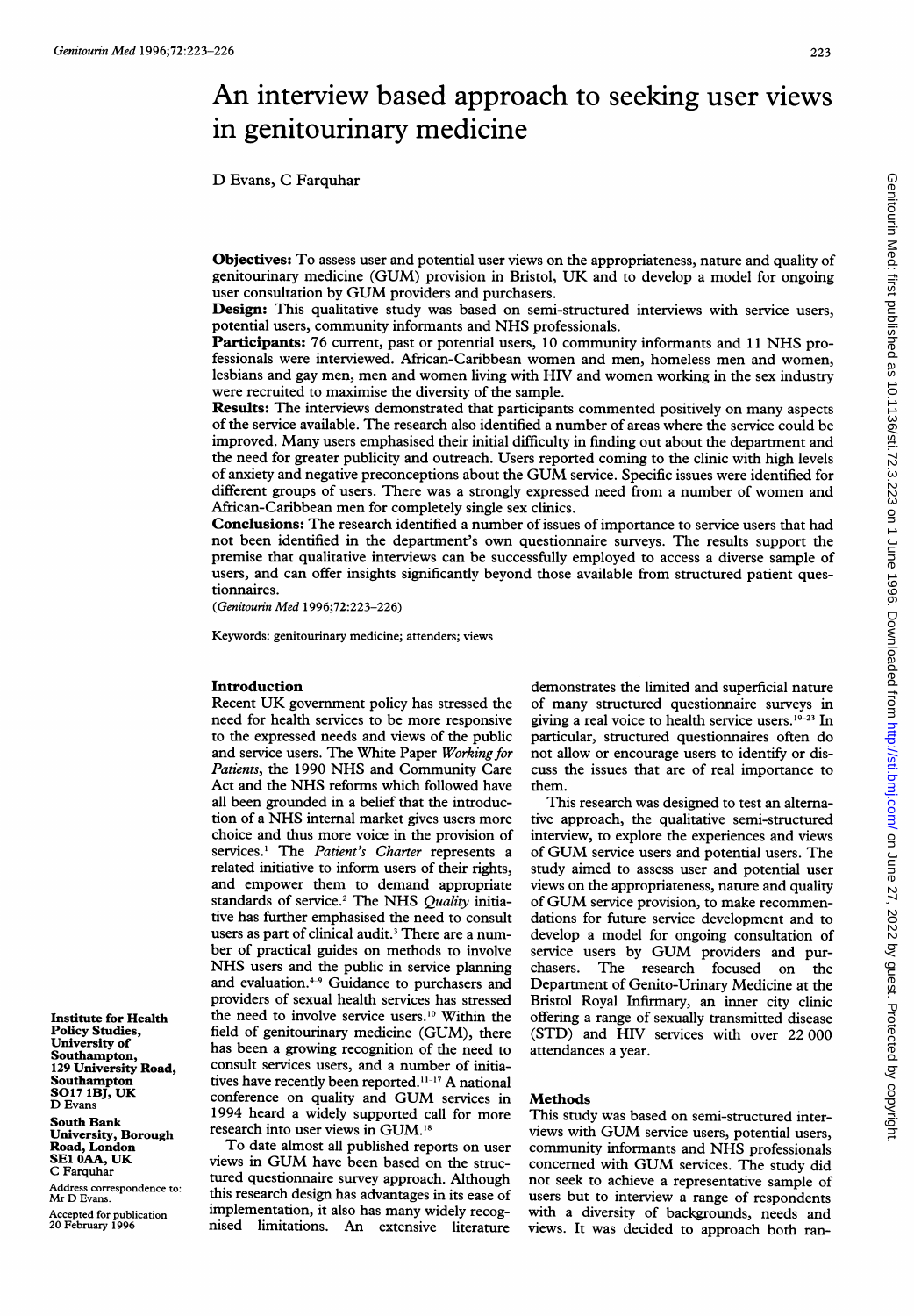domly selected clinic users as well as people in specific targeted groups who might be expected to have particular service needs. Criteria for selecting target groups included epidemiological evidence of increased risk for STDs or HIV, identification as <sup>a</sup> target group in the local HIV and sexual health strategy and relative disadvantage in access to wider health services. The groups selected were African-Caribbean women and men, homeless men and women, lesbians and gay men, men and women living with HIV and women working in the sex industry. Potential users were recruited through voluntary organisations in contact with these groups. A small purposive sample of NHS professionals and community informants (mainly voluntary sector workers) was also identified for interview.

The semi-structured interview is a widely used form of social science enquiry.<sup>24 25</sup> The interviewer begins with a set of open questions but is free to modify their order, give explanations or make other changes depending on what seems appropriate in the context of the particular interview. In this study the interviews were conducted by the authors with the female researcher interviewing women and the male researcher interviewing men. As the study involved NHS patients, local Research Ethics Committee approval was required and obtained. An advisory group was formed including <sup>a</sup> consultant in GUM, a senior health adviser, the purchaser's contracts manager, a health promotion manager and a voluntary sector representative.

The initial interview questions were drafted by the authors to be as open as possible to a range of user experiences and views (see Box 1). Subsequent questions included prompts about issues identified in previous research, suggested by clinic staff or raised by users in the pilot interviews. Issues raised in the prompted questions included the name of the clinic, the clinic environment, waiting times, mixed sex waiting and confidentiality.

Box 1: Initial Interview Questions:

- \* Overall, how does the clinic feel to you as a place to visit?
- What sort of things help to make it feel [like that]?
- Is there anything in particular you like or feel is good about the clinic?
- Is there anything you don't like or find difficult about the clinic?
- If you were in charge of this clinic, is there anything you would change?

The overall aim of analysis was to allow themes to emerge from the data, rather than to examine data within a predetermined framework. From repeated readings of the interview transcripts, a coding framework was developed which reflected the users' path through the department. Within each coding category, users' comments were grouped manually and the emerging themes identified and summarised. Final categories for the analysis are illustrated in Box 2.

## Box 2: Interview Data Analysis Categories

- 1. Finding out about the service
- 2. Deciding to use the service
- 3. Making an appointment
- 4. Coming to the clinic
- 5. Clinic reception
- 6. Waiting to be seen
- 7. Seeing the doctor or nurse
- 8. Completing the visit
- 9. Major changes and service developments

## Results

Seventy six current, past or potential users, 10 community informants and <sup>11</sup> NHS professionals were interviewed between September and December 1994. The sample included 4 African-Caribbean men, 7 African-Caribbean women, 6 lesbians, 16 gay men, 8 HIV positive men, <sup>7</sup> HIV positive women, 6 homeless women, 6 homeless men and 3 women working in the sex industry.

#### Finding out about the Service

Although a minority of respondents, particularly gay men, felt well informed about the department, many people emphasised their initial difficulty in finding out about it. As one man said "Finding the number of this place was a nightmare, because there's nothing in the book". Most felt there was <sup>a</sup> need for much greater publicity and outreach. A number of people highlighted the importance of general practitioners (GPs) as <sup>a</sup> source of referral, but GPs did not always appear to have communicated clear information and a positive message about the department.

#### Deciding to use the Service

The most common reason given for deciding to use the service was recommendation by friends, partners or <sup>a</sup> GP. One woman reported "It was a friend who said, 'The clinic's lovely, don't be worried about it. I've been down there, they're really nice,'—so that helped''. Reasons given for using the department included wanting a service which was more anonymous, confidential, non-judgemental, caring, expert, convenient and quick than GP services. Several respondents reported that the HIV service was more friendly and accessible than the alternative local provider. Some users felt they had no choice but to use the department as it was the only local specialist STD service.

#### Making an appointment

Although some difficulties were reported in getting through on the telephone to make appointments, most users were positive about the way their enquiry was dealt with when they did get through. Some respondents had no difficulty in getting convenient or quick appointments, while others expressed dissatisfaction with the limited evening opening, the lack of "drop-in" sessions and access to specific doctors. A number of women had assumed (wrongly) that "women only" sessions would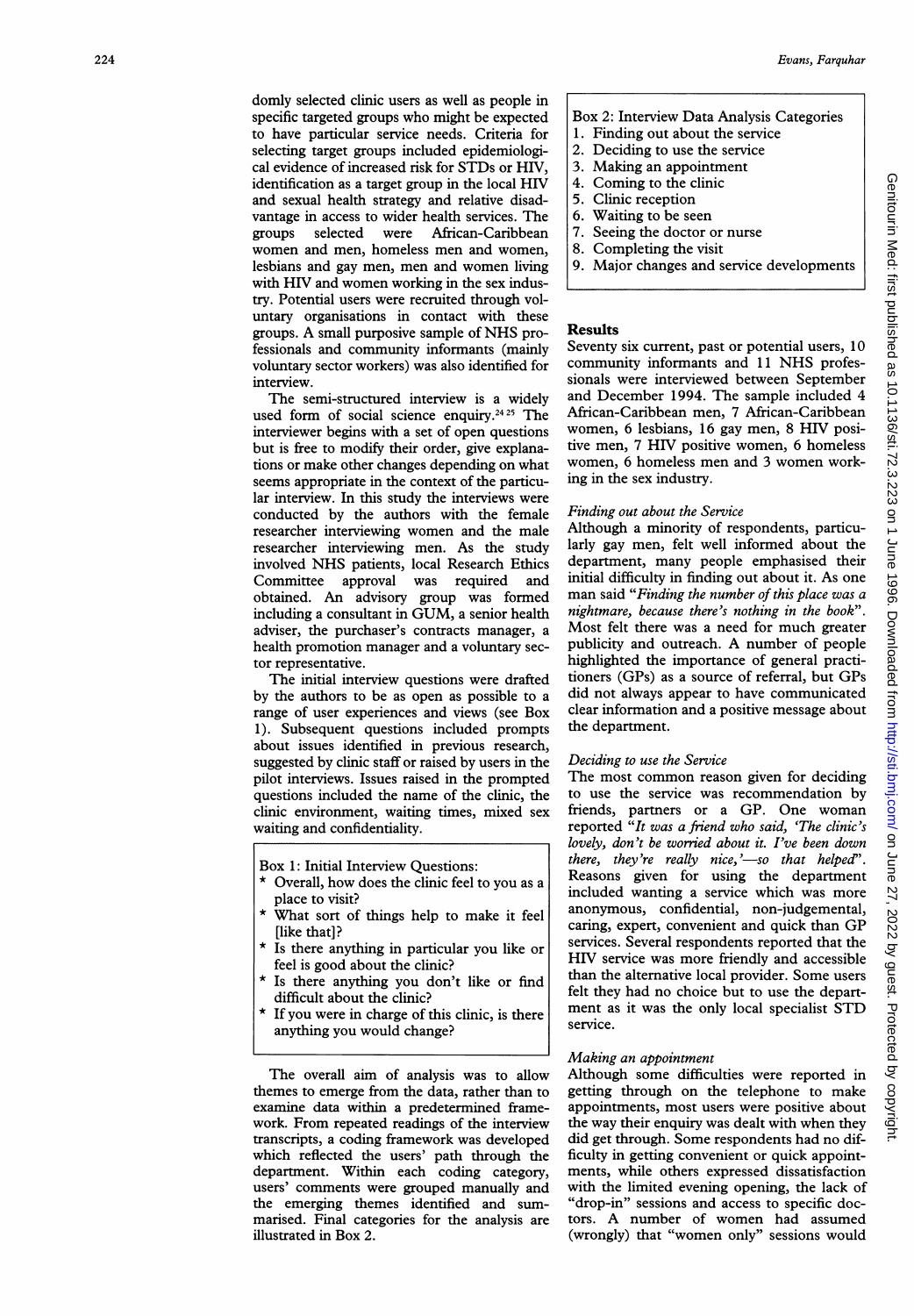be staffed only by female staff, and were unclear how to choose an appointment with <sup>a</sup> woman doctor.

#### Coming to the Clinic

A large number of respondents found entering the clinic to be extremely anxiety-provoking, especially the first time. One man commented "I think (the entrance) is like a threat, it was horrible. Walking into here, everybody looking at you and thinking what diseases I had and, 'I hope I don't get it'." Most users' concerns focused on how they would be treated, and who might recognise them. Some fears were more commonly reported by specific groups. Women working in the sex industry and African-Caribbean men were particularly concerned about being recognised in the waiting area and, along with lesbians, disliked the mixed sex entrance. Some women reported they found entering the clinic difficult as it raised strong emotions about their reason for attending (such as anger at <sup>a</sup> partner's infidelity). Some men expressed fears and preconceptions about potentially painful treatments.

#### Clinic reception

The way in which users were greeted at reception often set the tone for how they experienced the clinic as a whole. Most respondents were very positive about their contact with receptionists, and this helped to reduce the anxiety they arrived with. One young woman reported "whatever they were trying to do to make me relaxed worked". However, some respondents, particularly women, expressed discomfort about being asked for information at reception, often because of fears about confidentiality and privacy. Concerns about being overheard were sometimes exacerbated by the presence of the opposite sex, and many women and some men voiced <sup>a</sup> strong preference for separate male and female reception areas.

## Waiting to be seen

Waiting times were a source of complaint for many users, particularly women. Although some were resigned to long waits, others felt that the system could be improved (for example, by keeping users better informed of delays). Suggestions for improving the waiting environment including broadening the range of images portrayed (for example, to include Black, lesbian and gay and youth images) and improving amenities. However, the issue many respondents felt most strongly about was the mixed sex nature of the waiting area. The great majority of women were strongly in favour of a woman-only waiting area to help them feel "safe", and many wanted a separate entrance and reception desk. Some felt that ideally there should be three waiting areas: one mixed, one male and one female. Men were more divided in their views. Some expressed no preference, some (particularly gay men) welcomed the mixed sex area, and a small number (including all the African-Caribbean men), preferred <sup>a</sup> men-only space. As one man said "You should never have mixed waiting, it's too public".

## Seeing the doctor or nurse

The great majority of users made positive comments about the attitudes of the doctors and nurses in the clinic, using terms such as "friendly", "courteous", "open", and "reassuring". The key to many users' experience was the extent to which they felt they were treated with respect and in a "non-judgemental" manner. For example, whilst some lesbian and gay users reported that staff made unwarranted assumptions about their sexuality, others expressed relief when staff were non-judgemental. A number of users were relieved not to be judged about their sexual behaviour (for example, having more than one partner and having sex at <sup>a</sup> young age). For women in particular this contributed to them not feeling embarrassed, irresponsible or dirty. One woman said "[the doctor] wasn't in any way censoring or critical of what I was doing and why I was doing it and as I left she actually kind of winked at me and said 'Have a nice time tonight', and I thought, 'Oh, this is wonderful'. I don't think I will ever forget her for that  $\dots$ "

## Completing the visit

Some users had seen <sup>a</sup> health adviser, and of these, the great majority reported very positive experiences of the information, care and support they received. Some women expressed anxiety about walking out the door of the clinic. Although not as stressful as entering, some would have liked more support or time before leaving.

## Major changes and service developments

Many HIV positive respondents expressed <sup>a</sup> strong desire for an integrated in-patient and out-patient HIV unit. There were mixed views over the desirability of greater integration of HIV and STD services, and the desirability of <sup>a</sup> more integrated sexual health service encompassing contraception services.

## Discussion

The results demonstrate that the great majority of respondents valued many aspects of the service they received. These users appreciated the non-judgemental attitudes, commitment and care demonstrated by clinic staff. However, the research also identified a number of areas where the service could be improved. Several issues (such as the difficulty first time users had in finding the service, the fears and preconceptions experienced in coming to the service, staff attitudes to sexuality) had not previously been identified in the department's own questionnaire surveys of users. Other issues which had been covered in previous surveys (such as single sex clinics) had not been examined in depth, nor had the diversity of user views been explored. The use of community based interviews led to the identification of the needs of specific groups (for example, lesbians, homeless women and men) which had not been addressed in previous surveys. The results thus support the premise of this research: in-depth qualitative interviews can offer insights into user views